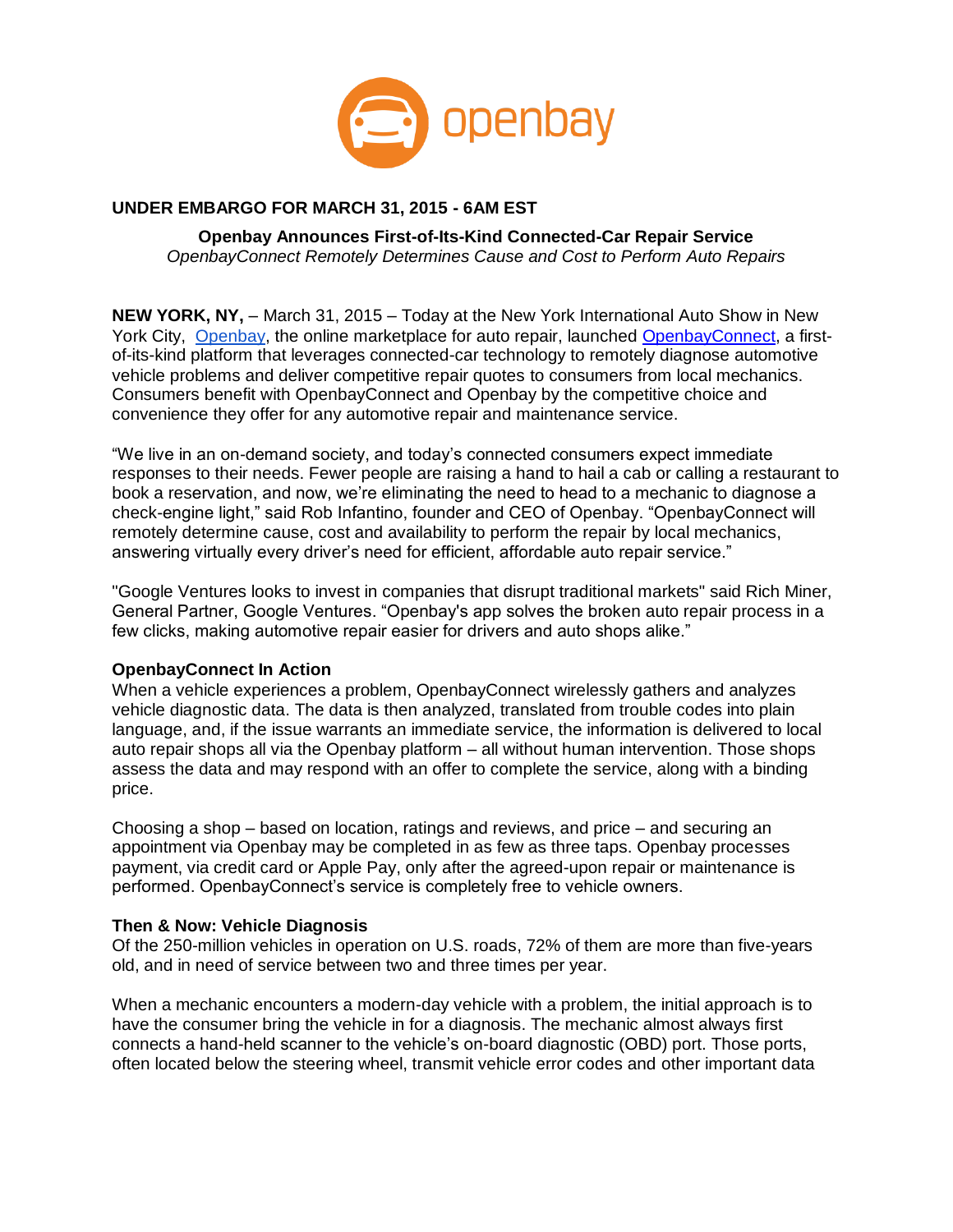generated by the car's onboard computers, helping to quickly pinpoint vehicle problems or better understand the cause and effect of the problem.

The vehicle's OBD port is a valuable central data source; it delivers information gathered from a multitude of sensors, including those for vital engine components, and is essential to troubleshooting issues in today's vehicles.

Now, by leveraging connected-car technology, OpenbayConnect eliminates the need for consumers to bring the vehicle to a shop for a diagnosis. OpenbayConnect will wirelessly gather vehicle data via a connection established in one of two ways:

- o **External Device**: Self contained, consumer-installable wireless communication device that plugs into a vehicle's OBD II port. These ports are available on vehicles manufactured on/after 1996. Approximately 81% of vehicles on U.S. roads today are ready for OpenbayConnect.
- o **Built-in Vehicle Telematics**: Original Equipment Manufacturer (OEM) embedded telematics system.

### **OpenbayConnect Highlights**

- **Receive competitive service offers for repair and maintenance -- no human intervention required** 
	- $\circ$  Remote diagnosis of vehicles' problems; eliminates the need to bring a vehicle to a mechanic to get scanned.
	- o Automated alerts of problems in simple language.
	- $\circ$  Recommended simple solutions for vehicle owners to perform, e.g. "tighten fuel cap."
	- o Automatic communication of urgent vehicle problems to local mechanics.
- **Competitive choice and convenience for automotive repair services**
	- $\circ$  Delivers competitive, binding offers not estimates from local mechanics.
	- $\circ$  Shops' prices often range by 30-50%; there's significant opportunity to save while working with a well-rated shop.
	- o Prices for quoted services are final, and include all fees; from oil- and tiredisposal fees to taxes.
	- o Select provider based on location, customer ratings and review, and price.
	- o Schedule a service appointment and export to calendar.

## **Service History Maintained Online**

- $\circ$  Vehicle repair and maintenance history is automatically maintained online. Openbay's web and mobile app sync for anytime access to service history.
- o Being able to demonstrate regular repair and maintenance via electronic records could serve as a used-vehicle selling point.
- **Additional Savings on Future Repairs with Openbay**
	- o Openbay Rewards are earned for each completed service.

### **OpenbayConnect Availability**

OpenbayConnect will be made available, beginning this spring, to a select user base, both directly from Openbay and through its partners. Consumers, as well as businesses fleets, are encouraged to apply for access to OpenbayConnect at [http://www.OpenbayConnect.com](http://www.openbayconnect.com/)